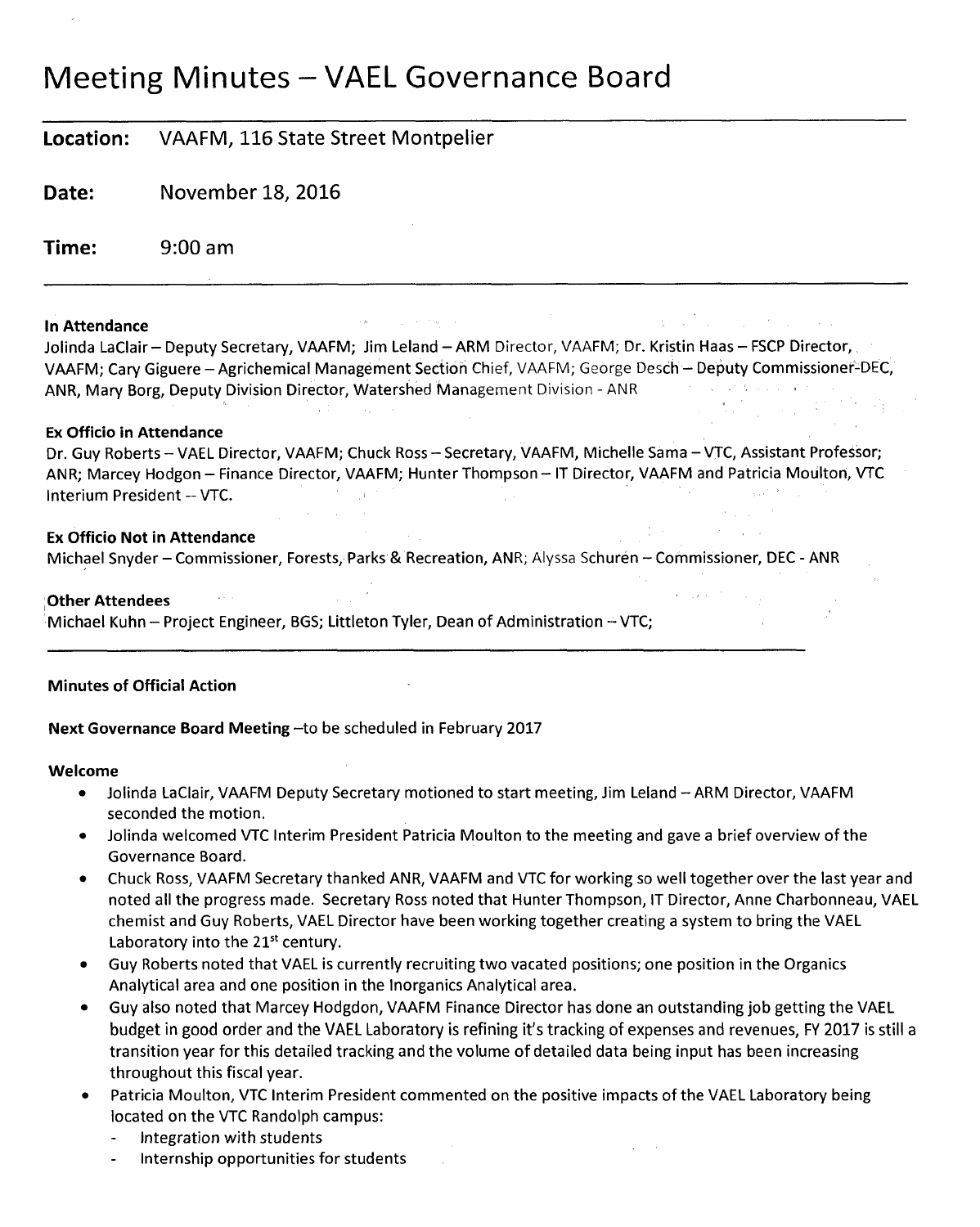- Faculty and staff are already thinking of opportunities with VAEL, higher education and a State government partnership.

# **Approval of Minutes from August 5, 2016**

Jolinda LaClair, VAAFM Deputy Secretary asked for approval of the August 5<sup>th</sup> minutes, George Desch, DEC Deputy Commissioner, Motioned and Mary Borg, Deputy Director, Watershed Management Division seconded. Minutes were approved.

## **Administration Transition Planning**

Jolinda LaClair, VAAFM Deputy Secretary noted that the members listed on the Governance Board MOU of October 15, 2015 has the potential for 4 out of the 10 members to change with the new administration coming on board in January 2017. This transition should be discussed more thoroughly at the next Governance Board meeting.

# **BGS Update on the Randolph Lab Project — Mike Kuhn, Project Engineer BGS**

Capital Bill ---- has grown to \$27 million as opposed to the original \$26.5 million. \$8,444,716 is proposed in this year's Capital Bill. The transition team will be looking at the Capitol Bill, the Randolph Lab project is #11 on the Capital Bill priority list.

## Judicial Proceedings ---

- Pierre LaFrance, the owner of the Lake Champagne Campground, has sold this property.
	- o the lawyer for the State of Vermont, will file a motion to dismiss the appeal,
	- o Mike Kuhn said we'll have to wait for the judge's ruling on Nancy Rice's appeal.
	- o If these 2 appeals are dismissed it leaves only 1 appeal still active.
- BGS is still waiting for a decision for the Act 250 Permit.
	- o If everything moves forward in a positive manner, this should all be resolved late this year or early spring of 2017.

Cannon Design --- construction documents are ready for review, the reviewing process will continue thru the end of 2016. Final comments will be due in early 2017.

• BGS will put the project out to bid in January of 2017, review bids in February 2017 and could possibly start construction April 1, 2017.

# **Director's Update — Guy Roberts, VAEL Director**

Staffing Update – two analytical positions are currently being recruited, one position in the Inorganics Analytical area and the second position in the Organics Analytical area. The interviews will be taking place November 29 — December 1<sup>st</sup>, with the expectation that the new hires will come on board in early 2017. Cross-training continues to be a priority at the Lab and staff are being cross-trained in the Organics Analytical area and the Inorganics area.

Department Strategic Plans — the Inorganic Analytical area 2017 updates were reviewed

-new instrumentation has been ordered and received for the metals area

-working on recovering tests that were dropped or lost to outside vendors

-adding new clients by offering lab services to a wider audience

-adding new clients by adding new tests where there is a specific demand

-providing effective training to water quality sample collectors

-establishing sampling schedules to avoid exceeding the laboratory's testing capacity

-implementing NELAC sample rejection criteria

# Specific goals for FY 2017

-Improve performance of the metals analytical area

-Improve water quality sample processing with training and scheduling

-Strengthening the feed and fertilizer analytical services

-Improve compliance with NELAC standards.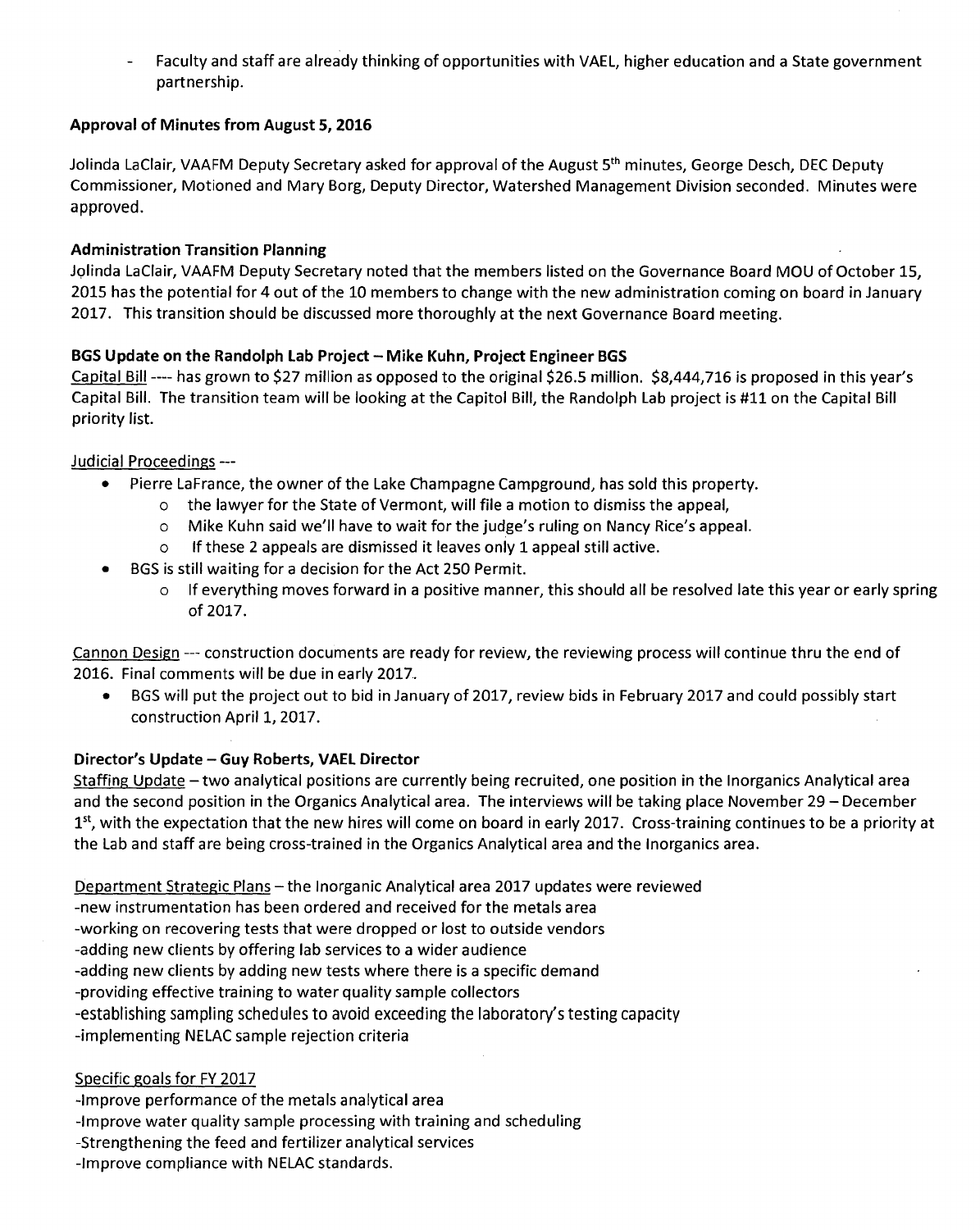## Management

- Guy will assume the responsibility of conducting annual laboratory audits as required by NELAC, currently being done by the VAEL QA Officer, Dan Needham.
- the Lab continues to refine the coding system that Marcey Hodgdon, Financial Director, VAAFM set into place to track VAEL expenses and revenues by analytical area, FY 2017 is a transition year while we gather data.
- Overview of the 2016/2017 sampling season showed that due to the dry summer the sample
- volume is down during the traditional sampling period, however sampling programs are
- extending their sampling later into the season, thus the volume should be about the same by
- the close of the sampling season.

# **Updates on Working Groups - Guy Roberts, VAEL Director**

Internships — staff from VAEL, ANR, VAAFM and VTC met at VTC in October to discuss opportunities for VTC students to have an internship at VAAFM and ANR, there was a lot of positive feedback and appears to be diverse array of opportunity for the students.

• This work group will continue to discuss and refine the implementation of an internship program with VTC students. It was determined it would be more productive and stream-lined to go directly thru VTC for internships rather than using the VTHR internship program due to the time element. Micehelle Sama, VTC Assistant Professor, noted it might be worthwhile for the State to set-up a display table at the Spring and Fall job fairs to show the internship opportunities to students. Guy Roberts noted that this group will frame a template for moving forward on the Internship Program.

Certifications — VAAFM programs with certification requirements met in September to discuss any opportunities to coordinate certification procedures throughout the Agency, it was determined that the certifications are application specific that there was no opportunity to consolidate efforts.

Sample Transport — VAAFM and ANR staff met in September to discuss stream-lining the transport of samples to VAEL and what the individual programs needed. Mary Borg, Deputy Director, Watershed Management — ANR, summarized the needs of the program detailed at this work group meeting and then submitted a request to VCPM to have this as a project. VCPM approved this and have already assigned this project to a group of students who expect to

## **Updates from Board**

Marcey Hodgdon, Finance Director— VAAFM, stated that the VAEL budget is in good standing. VAEL has purchased new lab equipment to replace old instrumentation. There is a balance of \$191,389.50 VAEL is in a good spot for equipment purchases and doing a great job with determining which equipment to replace and providing the documentation needed processing these purchase orders. Guy Roberts, Marcey and John Jaworski are working on an equipment replacement schedule and assigning depreciation values for each piece of equipment. The depreciation money will be set aside and used to purchase new equipment as needed on a regular basis. Marcey noted that VAEL should have equipment replacement as a focus in the VAEL budget.

Hunter Thompson, IT Director - VAAFM

- $\mathbf{L}^{\mathcal{A}}$ LIMS assimilation is 98% complete.
- All IT equipment now under VAAFM control.
- Network issues at UVM brought to DII's attention and being looked at by DII.
- The current LIMS is antiquated —VAEL can have it replaced while still stationed at UVM, do not need to wait for move to Randolph, it will be a seamless transition to the Randolph Lab.
- RFI submitted for LIMS, BGS is reviewing RFI and hopefully it will be posted by January 2017.
- Working on Customer reporting customers can be self-serve from a web site.
- Working on having web-based training for VAEL customers, such as sample collection, submission of samples protocols, etc.